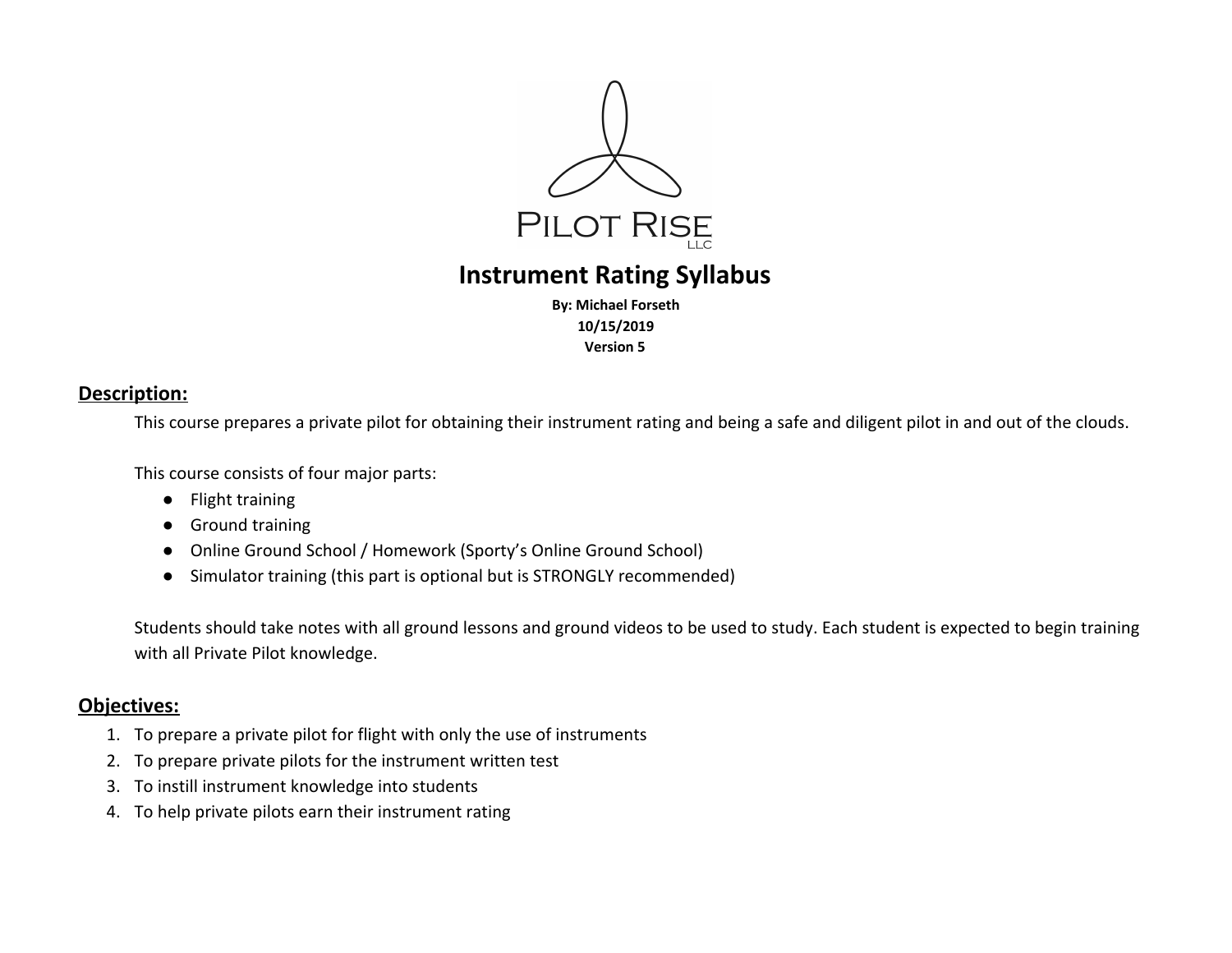### **Topics:**

#### **Ground Training:**

- 1. Private pilot review
- 2. Cross country planning
- 3. Weather
- 4. Instruments
- 5. Clearances
- 6. Instrument Procedures

#### **Flight and Simulator Training:**

- 1. Basic Instrument Flight
- 2. Instrument maneuvers
- 3. Instrument procedures
- 4. Clearances
- 5. Emergency operations

## **Estimations:**

- Cross Country time building is not accounted for Add the cost you would need to get 36 cross country hours (OR get this with a safety pilot while simulating instrument time (recommended) If you play it right, this cost will not matter because time will be done with a safety pilot and you can split costs.
- If you choose not to go with a safety pilot for practice, then be sure to account for the instructor's time.

| Home                       | <b>Simulator</b> | Flight Hours (\$84)                 |                             | <b>Sim Hours</b>         | <b>Ground Hours</b>                              | <b>Total Cost</b> |
|----------------------------|------------------|-------------------------------------|-----------------------------|--------------------------|--------------------------------------------------|-------------------|
| <b>Study</b><br>! DO THIS! |                  | <b>Safety Pilot</b><br>(instrument) | <b>Dual</b><br>(instrument) | <b>Instruction</b>       | (560)<br>(includes preflight<br>and post flight) |                   |
| <b>Heavy</b>               | <b>YES</b>       | 27.5(23.5)                          | 19(16.5)                    | 12                       | 9.5                                              | \$6,400           |
|                            | <b>NO</b>        | 18(15)                              | 35(30)                      | $\overline{\phantom{a}}$ | 18                                               | \$7,600           |
| Moderate                   | <b>YES</b>       | 27(23)                              | 19(16.5)                    | 16                       | 18                                               | \$7,000           |
|                            | <b>NO</b>        | 24 (20)                             | 40 (35)                     |                          | 34                                               | \$10,000          |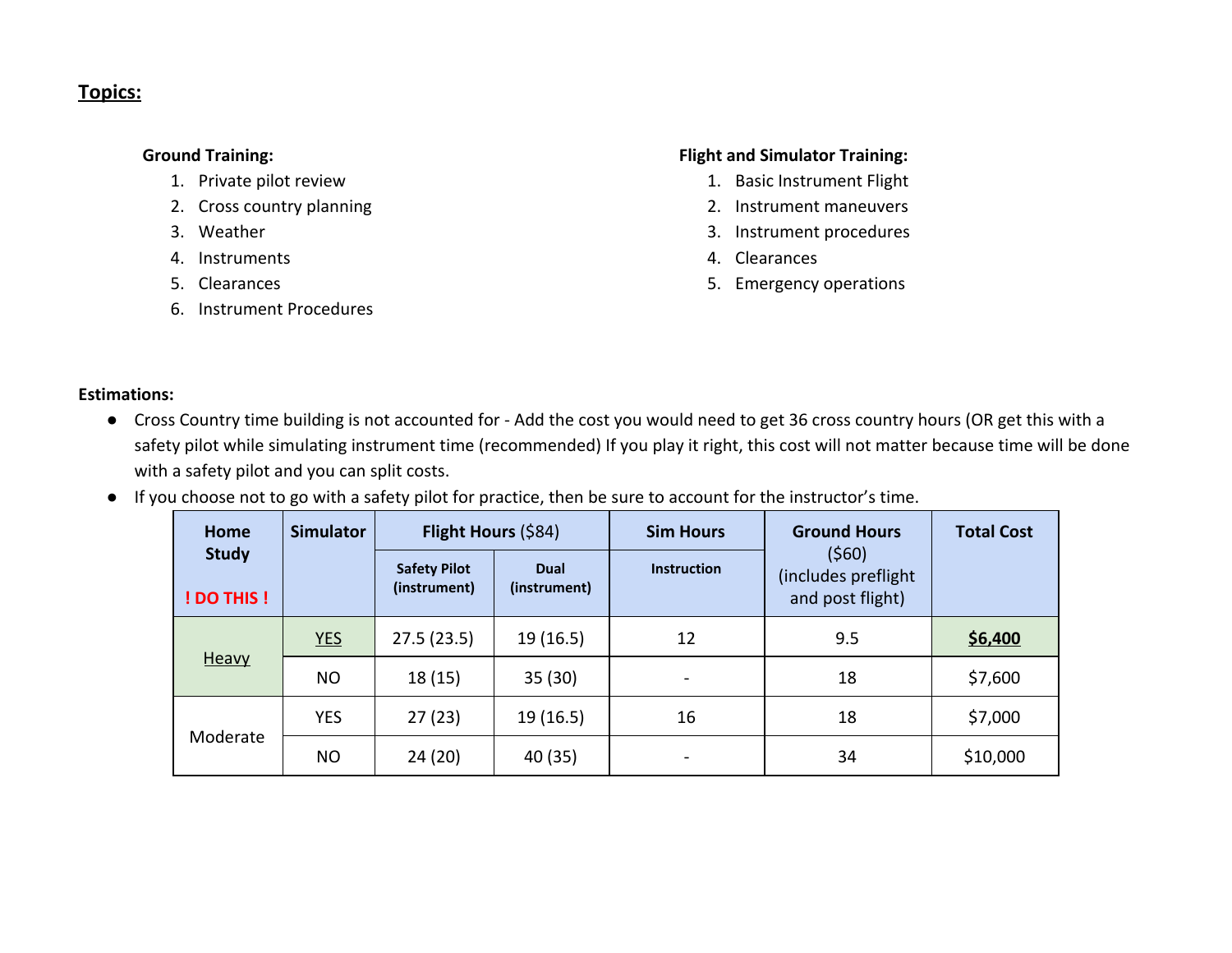#### **Lessons:**

This is a list of each lesson which will be taught. One lesson may need multiple sessions to complete, and several lessons may be completed in a single session.

Upon reaching lesson 5, we will aim to make instrument flights in actual conditions for 50% of training.

| Lesson | <b>Time</b>                         | <b>Flight</b>                                                                                                                                                                                                                                                       | <b>Simulator</b>              | Ground                                                                                                                                                                                                                                                                                                                                                                 | <b>Homework</b>                                                                                                                                                                               |
|--------|-------------------------------------|---------------------------------------------------------------------------------------------------------------------------------------------------------------------------------------------------------------------------------------------------------------------|-------------------------------|------------------------------------------------------------------------------------------------------------------------------------------------------------------------------------------------------------------------------------------------------------------------------------------------------------------------------------------------------------------------|-----------------------------------------------------------------------------------------------------------------------------------------------------------------------------------------------|
|        |                                     | You will need 50 hours of cross country flight time. You<br>should have at least 5 hours after your private. You can<br>build this time during training, but we recommend you fly<br>several cross countries to become a better pilot before<br>beginning training. |                               | Get Sporty's Instrument Online Ground School<br>course and complete section 1 and 2 before<br>beginning instrument training. Completing more<br>is better.<br><b>TAKE DETAILED NOTES</b><br>Review your Private Pilot notes and resources<br>To get ahead faster, and make the written easier,<br>also getting Sheppard Air instrument rating test<br>prep (only \$45) |                                                                                                                                                                                               |
|        | Flight: 2<br>IMC: 1.7<br>Ground: .5 | <b>Dual Simulated</b><br><b>VORs</b><br><b>Unusual Attitudes</b><br><b>Instrument Failures</b>                                                                                                                                                                      |                               | Summary of an<br>instrument flight<br><b>Basic instrument</b><br>flight<br>Instrument<br>resource packet                                                                                                                                                                                                                                                               | Sporty's Section 1 [2]<br>$\bullet$<br>hours]<br>Sporty's Section 2 [2.5]<br>hours]<br><b>DETAILED NOTES</b><br>$\bullet$<br>Review your Private<br>$\bullet$<br>Pilot notes and<br>resources |
|        | Ground: 2                           |                                                                                                                                                                                                                                                                     | ILS Approach<br>LOC Approach  | Instrument<br>Approaches<br>ILS and LOC<br>$\bullet$<br><b>DME Basics</b>                                                                                                                                                                                                                                                                                              | Sporty's 3.1 - 3.9 [1.5]<br>hours]                                                                                                                                                            |
| 3      | Ground: 2                           |                                                                                                                                                                                                                                                                     | Review<br><b>VOR Approach</b> | VOR approach<br>VOR / DME                                                                                                                                                                                                                                                                                                                                              | Sporty's 3.10 - 3.16 [1<br>$\bullet$<br>hour] (emphasis on                                                                                                                                    |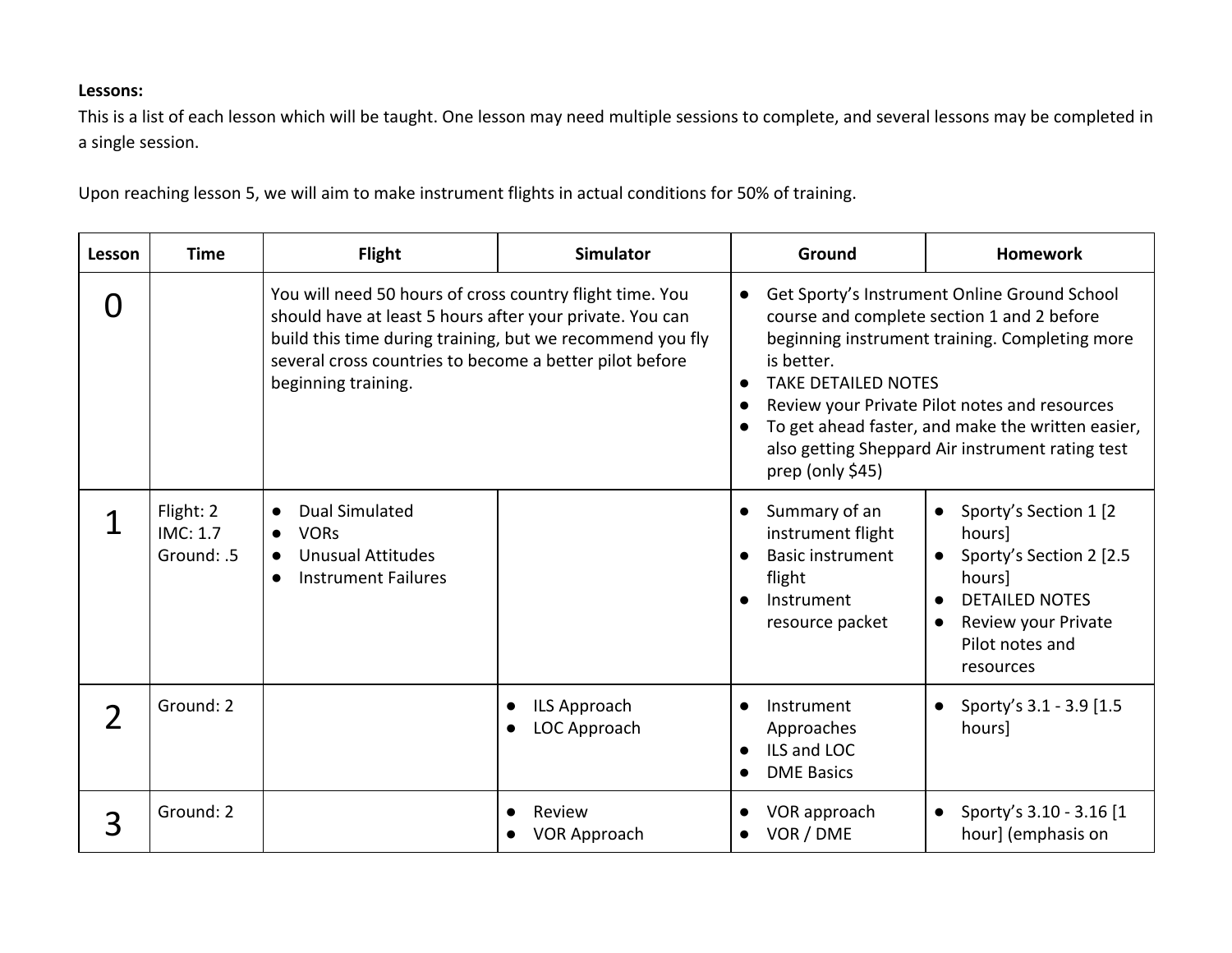|   |                                                               |                                                                                                                                                               | VOR / DME Approach                                                                                          | approach                                                                                                                                                | holds and circling)                                                    |
|---|---------------------------------------------------------------|---------------------------------------------------------------------------------------------------------------------------------------------------------------|-------------------------------------------------------------------------------------------------------------|---------------------------------------------------------------------------------------------------------------------------------------------------------|------------------------------------------------------------------------|
| 4 | Ground: 2                                                     |                                                                                                                                                               | Review<br>Missed Approach<br>Holding                                                                        | Holds<br>$\bullet$                                                                                                                                      | Sporty's 3.17 - 3.18 [0.5<br>$\bullet$<br>hours]                       |
| 5 | Ground: 2                                                     |                                                                                                                                                               | Review<br>$\bullet$<br><b>GPS Approach</b><br>DME Arc Approach<br>Missed Approach<br>Clearances             | <b>DME Arc</b><br>$\bullet$<br><b>GPS Approaches</b><br><b>GPS System</b>                                                                               | Sporty's 4 [1.5 hours]<br>$\bullet$<br>Begin Sporty's 5 [2.5<br>hours] |
| 6 | Ground: 2<br>Self IMC: 2.2                                    | <b>Safety Pilot Practice</b><br>$\bullet$                                                                                                                     | Full IFR Flight<br>Clearances<br>Approach<br>Holds<br>$\bullet$<br><b>IFR Simulated Flight</b><br>$\bullet$ | <b>Cross Country</b><br>$\bullet$<br>Planning<br>Clearances<br>Alternates<br>$\bullet$<br>Arrivals<br>$\bullet$<br>Departure<br>$\bullet$<br>Procedures | • Sporty's $5$ [2.5 hours]                                             |
| 7 | Ground: 2<br>Self IMC: 2.2                                    | <b>Safety Pilot Practice</b><br>$\bullet$                                                                                                                     | <b>ODPs</b><br><b>STARs</b><br>Approaches<br>Holds                                                          | Weather in IFR<br><b>ODPs</b><br><b>SIDs</b><br><b>STARs</b>                                                                                            | <b>STUDY FOR WRITTEN</b>                                               |
| 8 | Self IMC: 2.2                                                 | • Safety Pilot Practice                                                                                                                                       | Practice as needed<br>$\bullet$                                                                             |                                                                                                                                                         | <b>STUDY FOR WRITTEN</b><br>$\bullet$                                  |
| 9 | Flight: 2.5<br><b>IMC: 2.2</b><br>Ground: .5<br>Self IMC: 2.2 | <b>Dual Flight</b><br>$\bullet$<br><b>ILS</b><br>$\bullet$<br>VOR / DME<br>$\bullet$<br>Missed and holding<br>$\bullet$<br>Safety Pilot Practice<br>$\bullet$ | Practice as needed                                                                                          |                                                                                                                                                         | <b>Take Written Test</b><br>$\bullet$                                  |